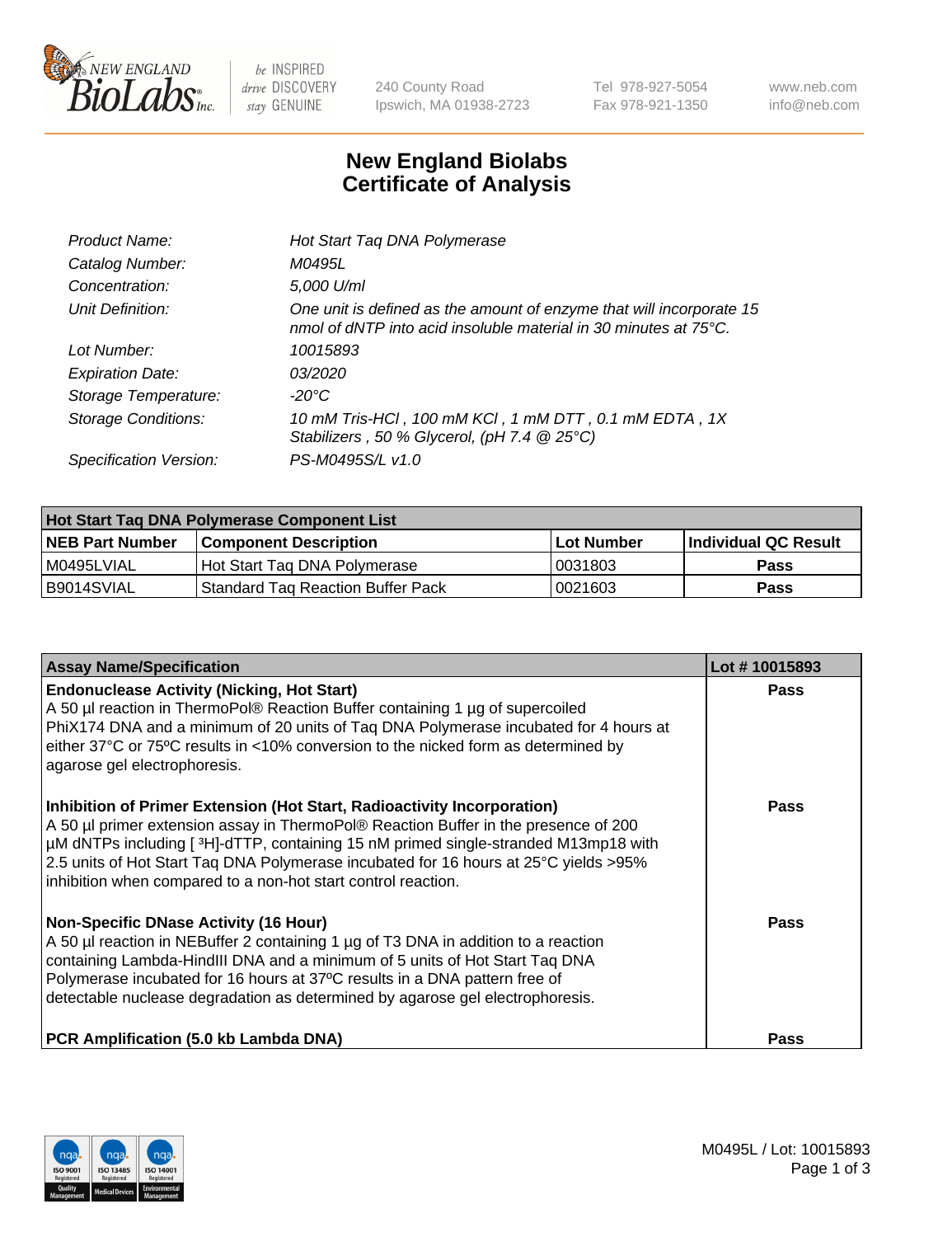

be INSPIRED drive DISCOVERY stay GENUINE

240 County Road Ipswich, MA 01938-2723 Tel 978-927-5054 Fax 978-921-1350 www.neb.com info@neb.com

| <b>Assay Name/Specification</b>                                                                                                                                                                                                                                                                                                                                                                                                                                       | Lot #10015893 |
|-----------------------------------------------------------------------------------------------------------------------------------------------------------------------------------------------------------------------------------------------------------------------------------------------------------------------------------------------------------------------------------------------------------------------------------------------------------------------|---------------|
| A 50 µl reaction in ThermoPol® Reaction Buffer in the presence of 200 µM dNTPs and<br>0.2 µM primers containing 5 ng Lambda DNA with 1.25 units of Hot Start Taq DNA<br>Polymerase for 25 cycles of PCR amplification results in the expected 5.0 kb<br>product.                                                                                                                                                                                                      |               |
| PCR Amplification (Hot Start 2 kb Lambda DNA)<br>A 50 µl reaction in ThermoPol® Reaction Buffer in the presence of 200 µM dNTPs and<br>0.2 µM primers containing 20 pg Lambda DNA and 100 ng Human Genomic DNA with 1.25<br>units of Hot Start Taq DNA Polymerase for 30 cycles of PCR amplification results in<br>an increase in yield of the 2 kb Lambda product and a decrease in non-specific<br>genomic bands when compared to a non-hot start control reaction. | Pass          |
| <b>Phosphatase Activity (pNPP)</b><br>A 200 µl reaction in 1M Diethanolamine, pH 9.8, 0.5 mM MgCl2 containing 2.5 mM<br>p-Nitrophenyl Phosphate (pNPP) and a minimum of 100 units Taq DNA Polymerase<br>incubated for 4 hours at 37°C yields <0.0001 unit of alkaline phosphatase activity<br>as determined by spectrophotometric analysis.                                                                                                                           | <b>Pass</b>   |
| <b>Protein Purity Assay (SDS-PAGE)</b><br>Taq DNA Polymerase is ≥ 99% pure as determined by SDS-PAGE analysis using Coomassie<br>Blue detection.                                                                                                                                                                                                                                                                                                                      | <b>Pass</b>   |
| <b>qPCR DNA Contamination (E. coli Genomic)</b><br>A minimum of 5 units of Hot Start Taq DNA Polymerase is screened for the presence of<br>E. coli genomic DNA using SYBR® Green qPCR with primers specific for the E. coli 16S<br>rRNA locus. Results are quantified using a standard curve generated from purified E.<br>coli genomic DNA. The measured level of E. coli genomic DNA contamination is $\leq 1$ E.<br>coli genome.                                   | Pass          |
| <b>RNase Activity (Extended Digestion)</b><br>A 10 µl reaction in NEBuffer 4 containing 40 ng of a 300 base single-stranded RNA<br>and a minimum of 1 µl of Hot Start Taq DNA Polymerase is incubated at 37°C. After<br>incubation for 16 hours, >90% of the substrate RNA remains intact as determined by<br>gel electrophoresis using fluorescent detection.                                                                                                        | <b>Pass</b>   |
| Single Stranded DNase Activity (Hot Start, FAM-Labeled Oligo)<br>A 50 µl reaction in ThermoPol® Reaction Buffer containing a 10 nM solution of a<br>fluorescent internal labeled oligonucleotide and a minimum of 25 units of Taq DNA<br>Polymerase incubated for 30 minutes at either 37°C or 75°C yields <10% degradation<br>as determined by capillary electrophoresis.                                                                                            | <b>Pass</b>   |

This product has been tested and shown to be in compliance with all specifications.